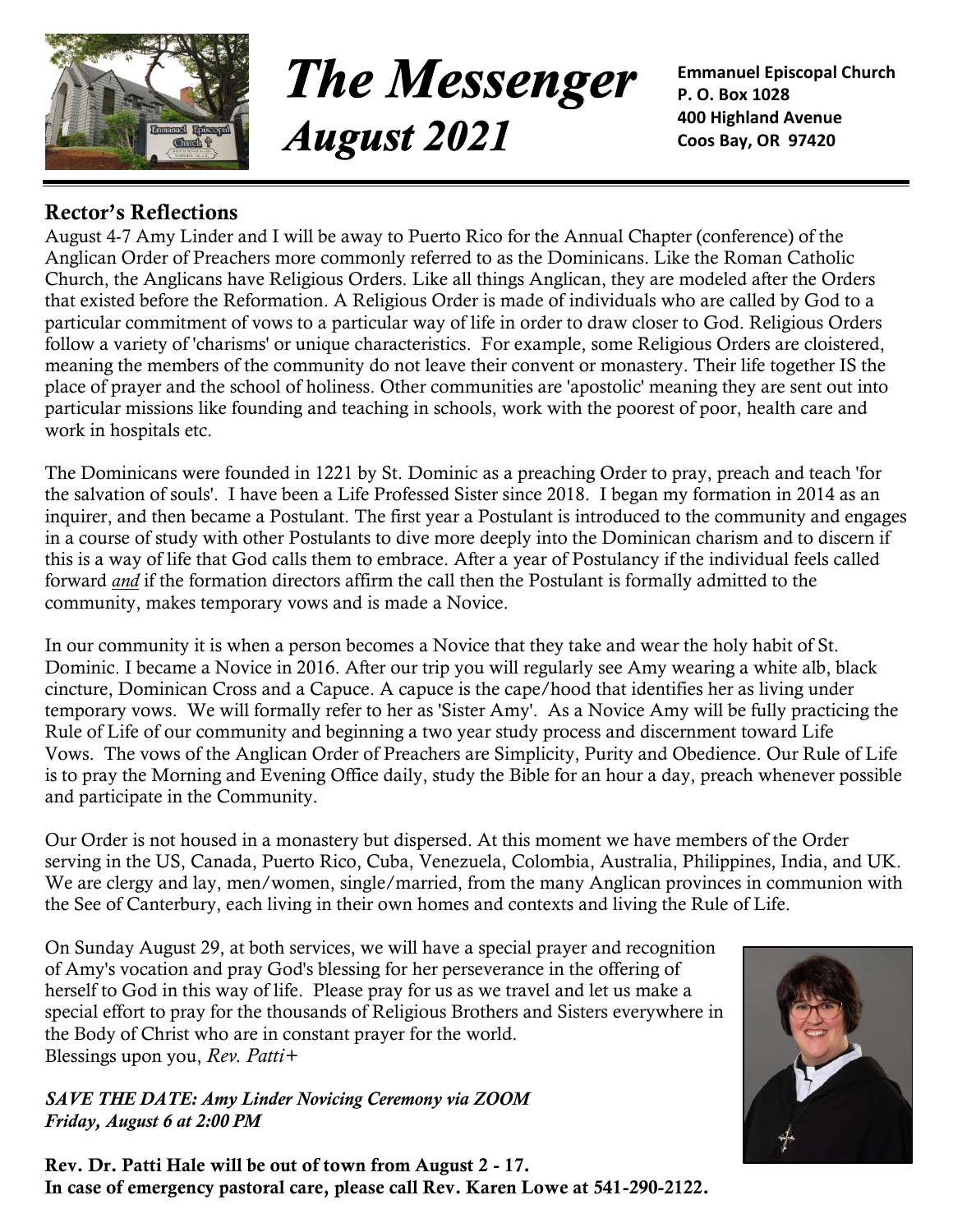## **Junior Warden Report**

Greetings to All!

It was a special treat the evening of July 11 to gather as a congregation for a delicious dinner and wonderful companionship. Hopefully as the pandemic – at least for those vaccinated -has abated, we will have more opportunities to come together as an entire congregation in God's love.

I'd like to especially thank Dave & Barb Kronsteiner for the delicious tri-tip we so enjoyed. Dave also deserves kudos for his skillful attention in grilling the meat.



This leads to another "thank you" to the anonymous donor of the new grill and cover. Reports I've heard say it works well!

A big thank you to Dedee Ousley for her donation of the propane tanks.

Lawn Boys, Al and Doug, earn gratitude for assembling the new grill. There were a lot of pieces to put together. The good news is I've heard there weren't that many pieces left over.

Continuing the grill theme – it now has the missing shelf installed – which only required one trip to Farr's. Those of you that are DIY fans know one trip to the store is a win!



The missing shelf wasn't installed as the grill was too wide for the existing plywood cover. Thus, the new fabric cover. According to the building guys at the dinner, to rebuild the plywood cover would take a couple sheets of plywood – not to mention the time & energy involved in rebuilding the old cover. The fabric cover was under \$30 – another win!



If you want the old wood cover, let me know. Otherwise, parts will be stripped and off to the recycling center it goes.

Work continues to secure bids for painting the church. Unfortunately, paint contractors are so busy I continue to have great difficulty securing a bid so we can schedule the project.

On a final note, the church grounds continue to look beautiful. Thanks Doug, Al  $\&$ Terrye!

Hope to see you all at our next gathering, *Dave Laird*, Junior Warden

## **Sunday Dinners at Emmanuel**

With all the summer travel and local events happening around town, the August Sunday dinner has been postponed until the first or second Sunday of October when more members of Emmanuel will be able to attend. The Hospitality Guild is excited to offer Sunday Dinners on a quarterly basis going forward so stay tuned for more information!

## **Altar Guild Training in the Sanctuary**

Thursday, August 26 10:00 AM - 1:00 PM The altar guild will be meeting with Rev. Patti for a day of team building, training and lunch. If you are interested in serving on the altar guild, please join us!

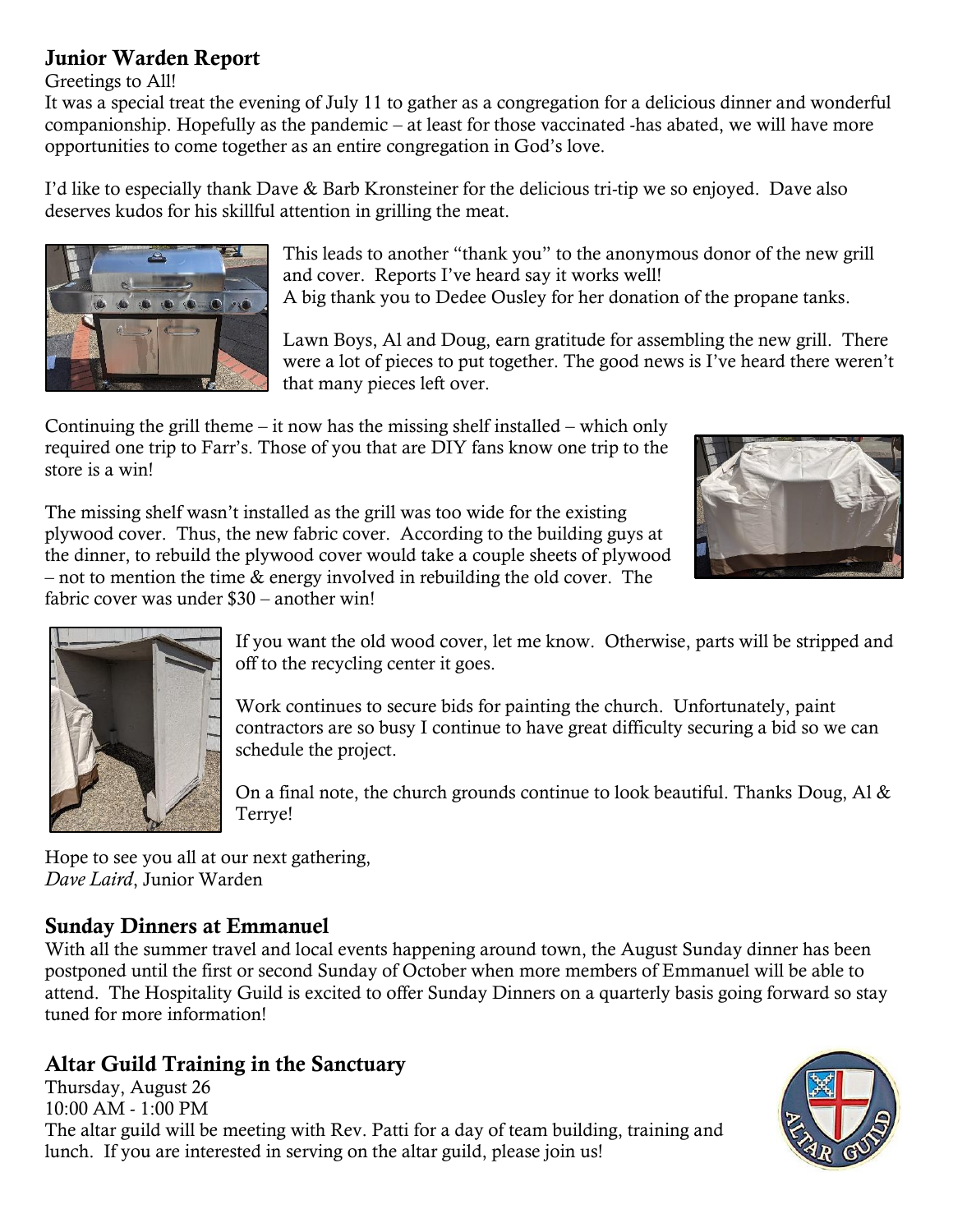

## **Music Ministry**

Musical greetings, Emmanuel!

In July I played sonatas by Domenico Scarlatti on three Sundays. Scarlatti was born in Naples, Italy, in 1685, the same year that Johann Sebastian Bach and George Frederic Handel were born. Reportedly, Scarlatti and Handel had a battle of the bands—Scarlatti won on harpsichord and Handel on organ.

Scarlatti directed music at St. Peter's Julian Chapel in the Vatican before moving to Seville at age 48 to take the position of Master of Music for the Queen of Spain. He lived there the remaining 25 years of his life, and wrote most of his 555 keyboard sonatas—which you just had the opportunity to hear three of—during that time. He was a great admirer of Handel, who you will be hearing from in August.

*Kate Moody*, Parish Music Director mobile (503) 701-1951 [www.katemusic.com](http://www.katemusic.com/)

## **Pledge Statements**

Pledge statements were recently mailed out. If any errors were made, I would appreciate you letting me know when you find one, whether it is to a pledge, a donation or something else. You can contact me by phone – 541-252-1076, text to the same number or email me at  $pinichols@gci.net$ . If you do email me and haven't heard back within a 24 hour period, please call or text to let me know sometimes my email has a problem.

Also, please get in touch with me if you have any questions about stewardship. If I don't know, I'll certainly find out who does and the answer.

Blessings, *Patti Nichols*





### **Ride Share for Linda Kline**

Linda, a lifelong Episcopalian, recently moved to Coos Bay to be closer to family. However, Linda is unable to drive herself to church services so we are looking for someone who attends the 10:00 AM service who may be able to help. She lives on N. Main Street in Coos Bay. Please contact Rev. Patti for more information, 541-654-3758 or [rev.patti.hale@gmail.com](mailto:rev.patti.hale@gmail.com) . Thank you!

## **Coos Food Cupboard**

Many of the clients of the Coos Food Cupboard do not have access to a place to cook so donations of canned ready-to-eat meals would be greatly appreciated for the month of August. Some examples of ready-to-eat meals are ravioli, beef stew, chili, and spaghetti-o's. Thank you for your support of the food cupboard!

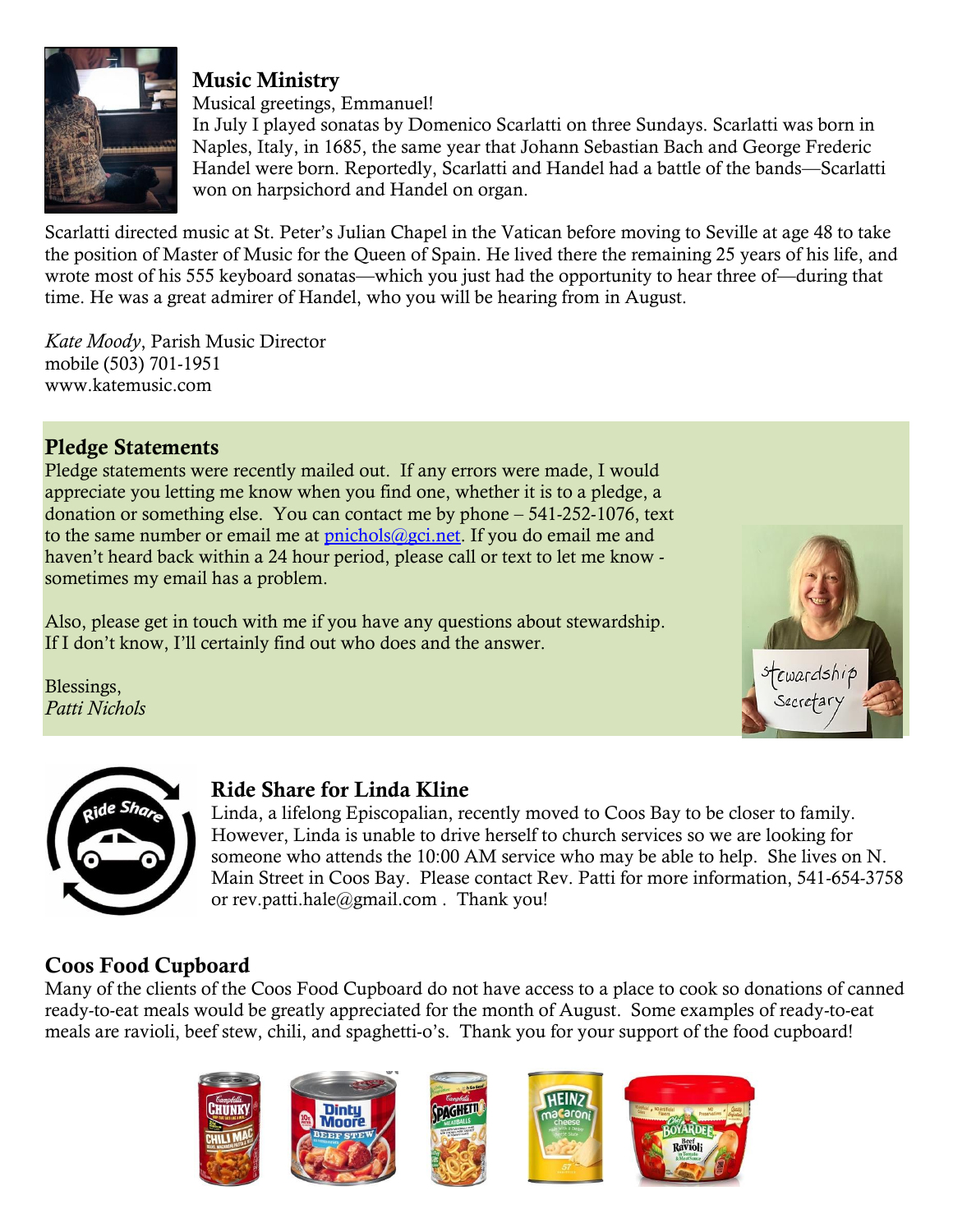## **History of Emmanuel by Barbara McKeown**

In 1998, Barbara McKeown wrote about the history of Emmanuel that she "put together with help of old scrap books and the recorded word." Pat Cross recently shared this document with Rev. Patti and Kerri in the office and both found it wonderfully well-written and a special look back into the history of Emmanuel.

Still true today and as Barbara wrote even back then, "One thing I must say. We are doing great ecumenical things now and it might please you to know that Emmanuel Parish saw the need for it way back in 1915…There is indeed marvelous generosity and a bond of friendship that lives on today at Emmanuel Parish."

If you would like a full copy of Barbara McKeown's history of Emmanuel, copies are available in the parish office and church entryway.

#### **"The Gourmet Bumble legs"**

#### *Posted by Mark Jennings to the Meal Train website:*

Meal Train suggests sharing a meal photo. Ha! They don't know well your blessed hands cook for those you love. There's never time enough to photograph the food. Almost lost a finger tonight dishing up the meal in front of mom. Well… The essence and substance of the Eucharist is found and shared and instilled through meals like these. You bless us and those who share in them with us by every bite and prayer. Angel food without the Bundt pan. The Lord bless and keep you. Mom's spirit brightens with every meal visit. I spent most of the walking with a cane or none at all. Allelu Yah! *Mark & Judy*

# **Visiting Youth Group BBQ**

Thank you to the Hospitality Guild, Cullen Cribbins and Erin Donley for making the BBQ for the visiting youth group a huge success. A fun time was had by all!



*\*\*September Newsletter Submissions Deadline is Wednesday, August 25th\*\**